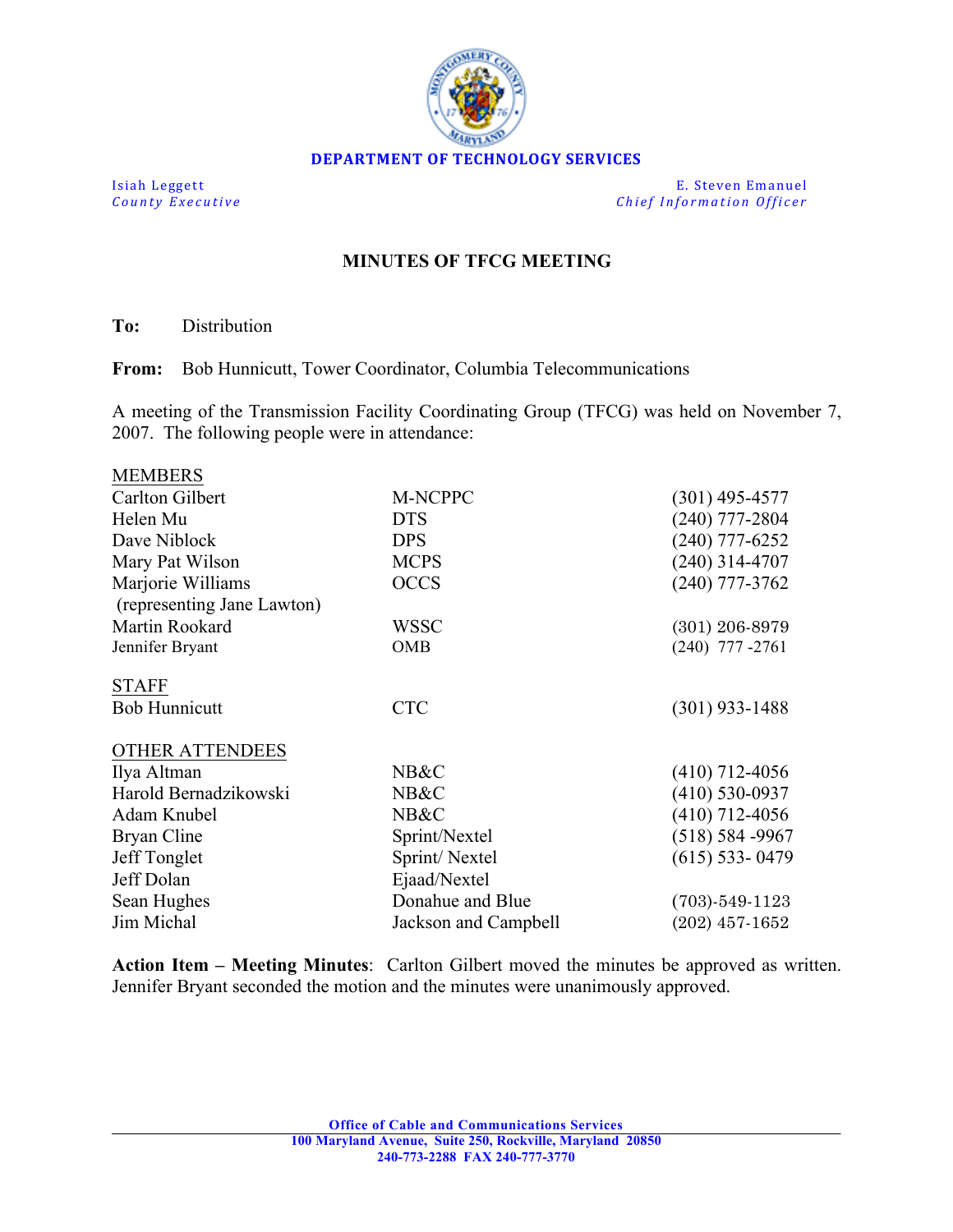Minutes of TFCG Meeting Held November 7, 2007 Page 2 of 4

## **Consent Agenda Applications:**

- 1. FiberTower application to attach three 14" dish antennas and one 2' dish antenna at the 154' and 153' levels on the penthouse walls atop a 144' Chateau Apartment building located at 9272 Mount Pisgah Road in Silver Spring (Application #200704-18).
- 2. Sprint-Nextel application to replace nine 48" panel antennas with nine new 48" at the 110' level on an existing 150' monopole on Fire Station #31 property located at 12100 Darnestown Road in Gaithersburg (Application #200708-02).
- 3. Verizon Wireless application to attach six 71" and six 47" panel antennas at the 90' level on a 100' monopole at the Storage USA located at 19500 Frederick Road in Germantown (Application #200710-01).
- 4. Verizon Wireless application to attach six 71" and six 47" panel antennas at the 136' level on a 128' PEPCO transmission line tower #100-S located at Goshen Road & Rothbury Drive in Gaithersburg (Application #200711-01).
- 5. Sprint-Nextel application to attach twelve 53" antennas at the 98' level atop a 95' WSSC water tank located at 5417 W. Cedar Lane in Bethesda (Application #200711-02).

**Motion:** Martin Rookard moved the consent agenda items be recommended. Dave Niblock seconded the motion and it was unanimously approved.

**Action Item:** Sprint-Nextel application to construct a new 83' monopole at Neelsville Middle School located at 11700 Neelsville Church Road in Germantown (Application #200607-03).

Bob Hunnicutt advised the group that he was not ready to recommend the application because after the meeting packets had mailed, the applicant had advised him that the monopole was designed to be extendable and had subsequently submitted a new set of plans on November 1. Consequently, he needed time to consider the impact the change may have on his recommendation.

Jim Michal objected to not having the application reviewed at the meeting, and argued that the height to which the monopole may be extended was not germane to the TFCG's review of the application. He asked that the item be discussed at the meeting and noted that the group had a recommendation from the Tower Coordinator upon which they could base a decision. He added that to define the height of the monopole would require the applicant to work with the public schools. He also noted that there had been a number of requests for additional information that came long after the application had been filed that should have been requested earlier in the review of the application. He further noted that it is not up to the Tower Coordinator to determine whether the monopole would need a Special Exception, or whether there is a need for security lights at the site; he said those decisions rest with the public schools.

Jeff Dolan, the applicant for Sprint-Nextel, added that the plans he provided to Mr. Hunnicutt were the same plans that he had sent with the revised application last May.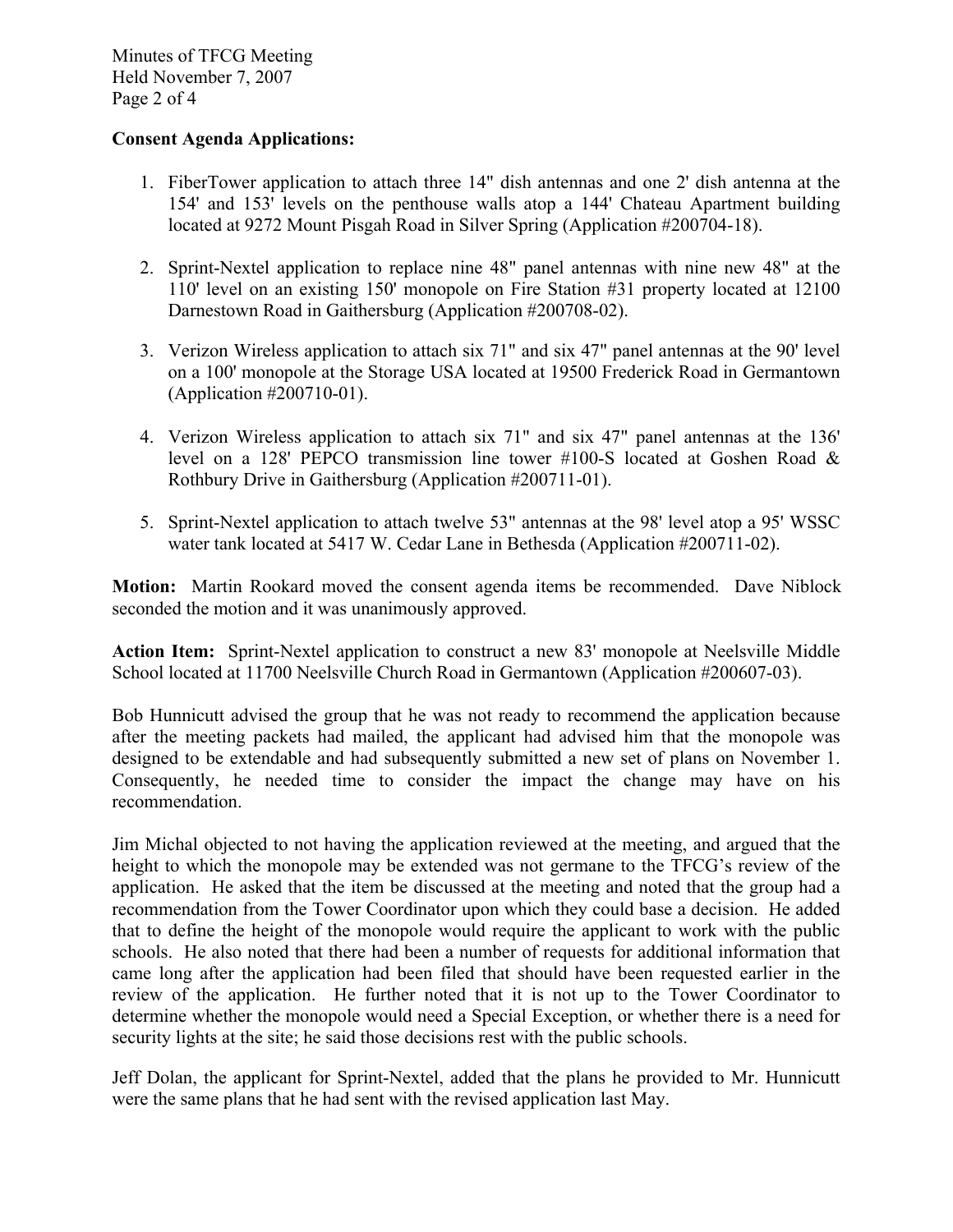Minutes of TFCG Meeting Held November 7, 2007 Page 3 of 4

Martin Rookard asked if the monopole was described to be 83' on the application and commented that he did not understand what difference it made if the monopole may be higher than that.

Mr. Hunnicutt replied that if the monopole is to be extendable, as he had noted during his review of the application, he needed to know to what height the monopole would be designed. He noted that the designed height of the structure was relevant to his review and recommendation to the TFCG. He said he had been advised by the applicant repeatedly until last Friday that the monopole was not designed to be extendable, despite what the plans showed, and he had reflected this response in his report. He said he now understands that is not the case; further, he thought the plans Mr. Dolan provided last week were new plans, not resubmission of earlier plans.

Marjorie Williams remarked that due to the miscommunication about the application and in view of the new information she did not think it appropriate to review the application until the Tower Coordinator had a chance to review his recommendation in light of the fact about the design of the monopole.

Carlton Gilbert added that the group relies on the recommendation of the Tower Coordinator as part of their review of applications.

Sean Hughes suggested that if the monopole were to be extendable in the future, the applicant at that time would have to come back to the TFCG for approval.

Mr. Michal asked that the group recommend the application conditioned on approval of a Special Exception as deemed necessary by the appropriate body. Mr. Hunnicutt replied that is how he had prepared his recommendation.

Mr. Michal stated that the applicant could not determine how high the monopole may ultimately extended.

Dave Niblock observed that the monopole appeared to be a standard structure and surely the manufacturer would be able to say how high the monopole could be extended based on their design and structural specifications. He stated that the group would like to have that information to consider as part of their review.

Mr. Michal agreed and advised his client to obtain that information and provide it to the Tower Coordinator.

**Motion:** Martin Rookard moved the application be reviewed by the group based on the Tower Coordinator's Recommendation that had already been distributed to the group. The motion failed for lack of a second.

**Discussion Item - Annual Plans and Application Review:** Adam Knubel asked for clarification about what was required for the annual plans. He said that he had been advised by the Tower Coordinator that his application had not been scheduled for today's meeting because the site was not listed on the carrier's annual plan. He cited the "Guide For Wireless Service